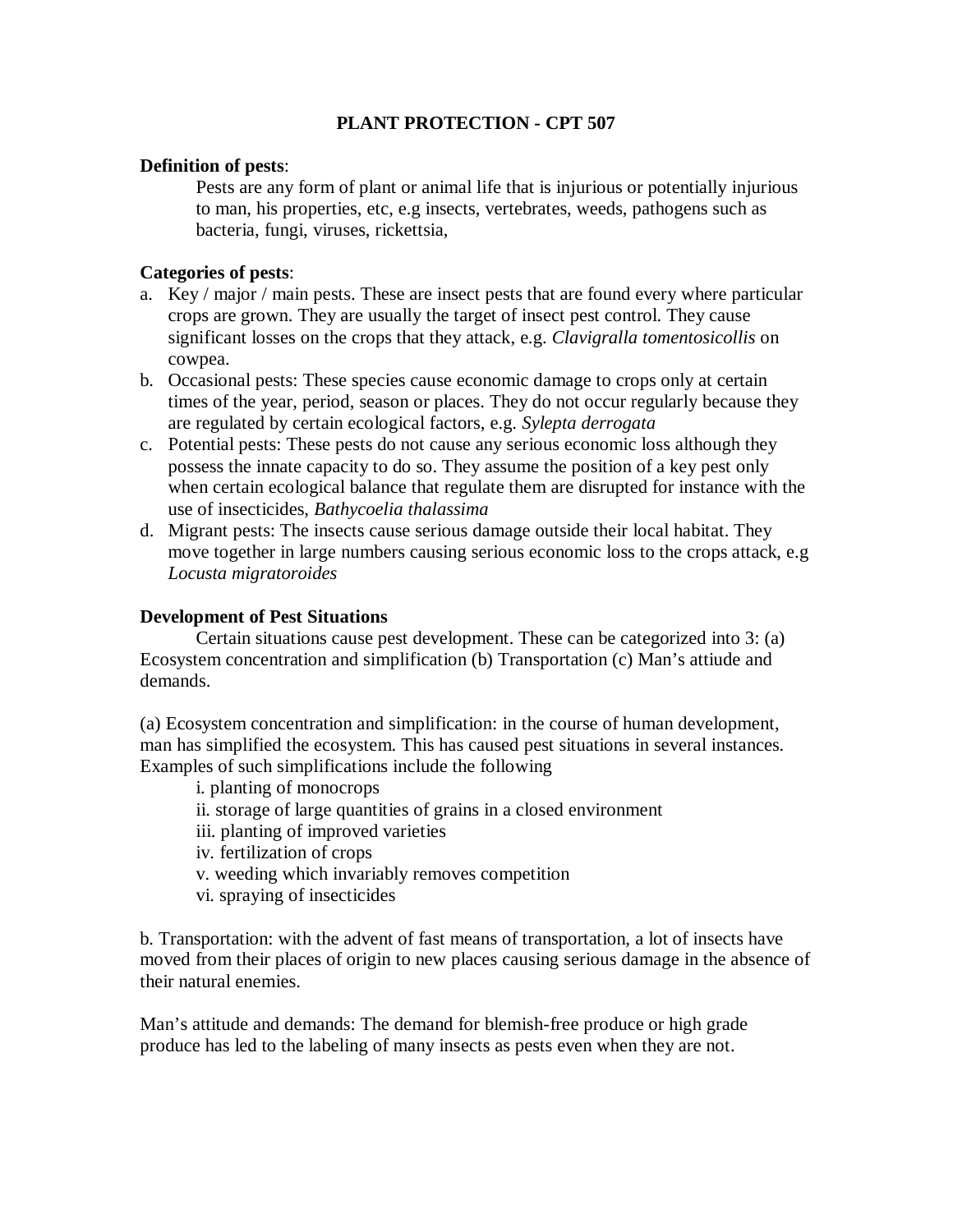# **Pest damage Assessment**

Insect pest damage assessment is done in order to apportion loss occasioned by particular insect pests and to know when to initiate control measures.

In most cases it is impracticable to count all the pest present in a field, therefore pest population may be estimated by samples.

Sampling: Pests are usually sampled so that their abundance can be predicted, losses attributable to them measured ad the damage they cause prevented.

Sampling may be direct wherein insects are counted directly on the plant parts (e.g. flea beetles on okra leaves); or indirect where insect populations are estimated via the damage they cause (e.g. stem borers).

Insect Damage: loss of plant parts or organ as a result of insect injury There are 2 types of damage: direct damage and indirect damage. Direct damage is when the harvestable part of a crop is affected (e.g. cowpea pod) Indirect damage is when the non-harvestable portion of the crop is affected (e.g. maize leaf)

# **Types of insect damage**

# **a. Biting and chewing insects**

- 1. holing of leaves thereby reducing photosynthetic areas
- 2. boring of the stem causing reduction in plant vigour
- 3. scrapping of leaf surface causing burning of leaves
- 4. rasping of leaf edges
- 5. mining of leaves
- 6. cutting of roots
- 7. destruction of buds or growing points
- 8. flower abortion
- 9. premature fruit fall

# **b. Piercing and sucking insects**

- 1. cause loss of vigour due to removal of sap (wilting)
- 2. sucking of sap from leaves or stems
- 3. staining or discolouring of seeds
- 4. transmission of diseases

# **Indirect effects of insect infestation**

- 1. make crops much more difficult to cultivate
- 2. may make crops develop spreading habit which makes weeding and spraying difficult
- 3. contamination of produce thereby reducing quality and marketability
- 4. Transmission of diseases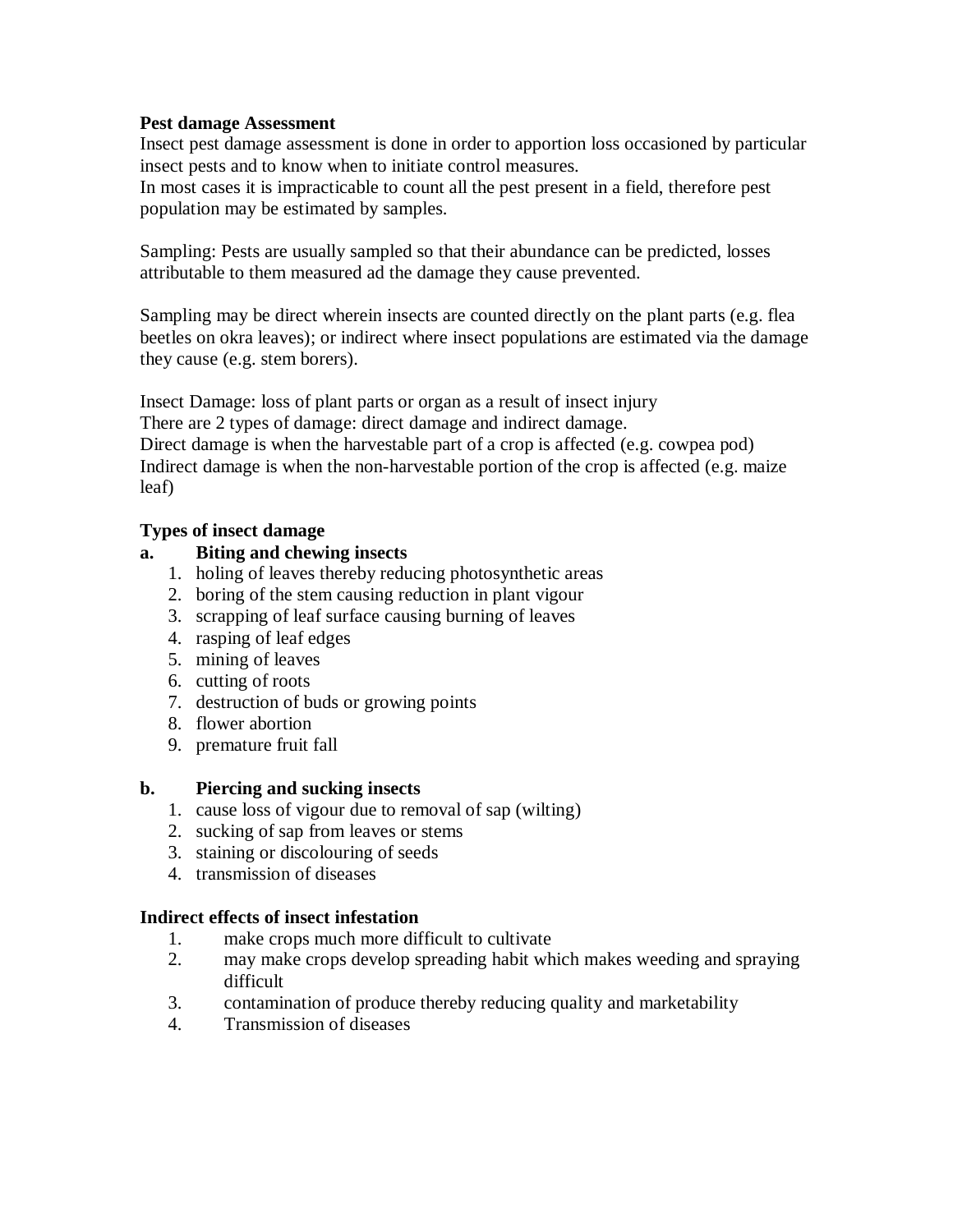# **Insect pest forecasting**:

Accurate forecasting of pest attacks helps control programme to be effective. It depends on the established relationship among the following factors

- 1. stage of development of the crop
- 2. stage of the development of the pest
- 3. environmental factors

# CHARACTERISTICS AND CLASSIFICATION OF INSECTS

Insects belong to the phylum Arthropoda and the Class Insecta.

Phylum: Arthropoda

- Their bodies and appendages are segmented externally
- Their appendages are modified for feeding
- They possess an exoskeleton i.e. cuticle covering that has chitin
- The body cavity is known as heamocoel instead of a coelom i.e. their body cavity is not entirely lined by mesoderm
- They have no cilia
- They possess a ventral nerve cord and a dorsal brain
- They have bilateral symmetry

Phylum Arthropoda is divided into three subphyla

- a. Mandibulata: those with well developed mandibles for biting and chewing
- b. Chelicerata: Those that utilize a pair appendage called 'chelicerae near the oral opening
- c. Trilobitomorpha: those known from fossils whose none of their appendages was modified for feeding

# **Characteristics of Class Insecta**

- The head, thorax, and abdomen are distinct
- Head has a pair of antennae (except in Protura)
- The mouth parts are for chewing, sucking or lapping; it also has the salivary gland
- The thorax typically has two (2) pairs of wings variously modified, reduced or absent
- The digestive tract has a fore-gut, mid-gut and a hind gut
- They have a slender mid-dorsal heart and an anterior aorta. There are no blood capillaries or veins; blood bathes the organ within the body
- Respiration is by means of tracheae from paired spiracles on the sides of the thorax and abdomen directly to the tissues (except in some Protura and Collembola which are primitive insects
- Excretion is by means of malpighian tubules which are attached to the anterior end of the hind gut (except in Collembola)
- The brain is of fused ganglia. They have double ventral nerve cord with segmented ganglia often concentrated anteriorly
- Sense organs usually include compound eyes. There are also chemoreceptors for smell and antennae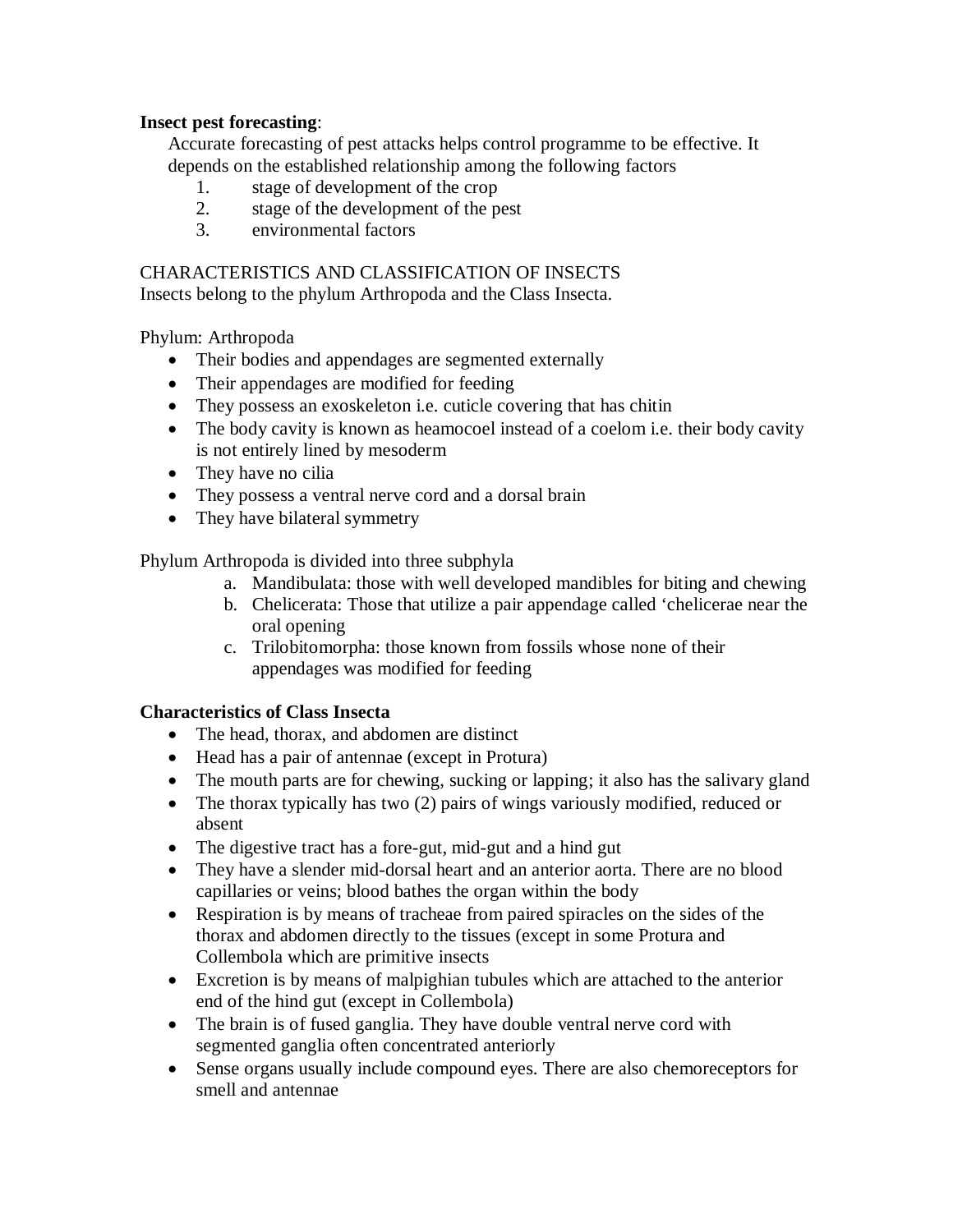- Sexes are separate; development may be complete or incomplete
- They occur in all habitat

# CLASSIFICATION OF INSECTS OF AGRICULTURAL IMPORTANCE . Order Orthoptera:

- Possess chewing mouthparts
- Long legs
- Large compound eyes
- Pronotum of the thorax collar-like
- Wings present; flight is by the activity of the hind wings
- E.g. locusts, grasshoppers (*Zonozerus variegatus*)

Order Isoptera:

- They are social insects
- Similar wings
- Different castes
- E.g. *Amitermis evuncifer*

Order Hemiptera:

- True bugs
- Large compound eyes
- Mouth parts are for piercing and sucking
- Antennae often longer than the head
- E.g. *Clavigralla tomentosicollis*

Order Homoptera

- Large compound eyes
- Piercing and sucking mouth parts
- Antenna filiform or sentaceous
- E.g. *Aphis crassivora*

# Order Lepidoptera

- Sucking mouthparts
- Wings are membraneous covered with overlapping scales
- Larva is called caterpillars and is the damaging stage
- E.g. *Busseola fusca*

Order Coleoptera:

- Beetles
- Chewing mouth parts
- Large compound eyes
- Thickened fore wings or elytra
- Larval stage is the destructive stage but many adults are also of economic importance
- E.g. *Callosobruchus maculatus*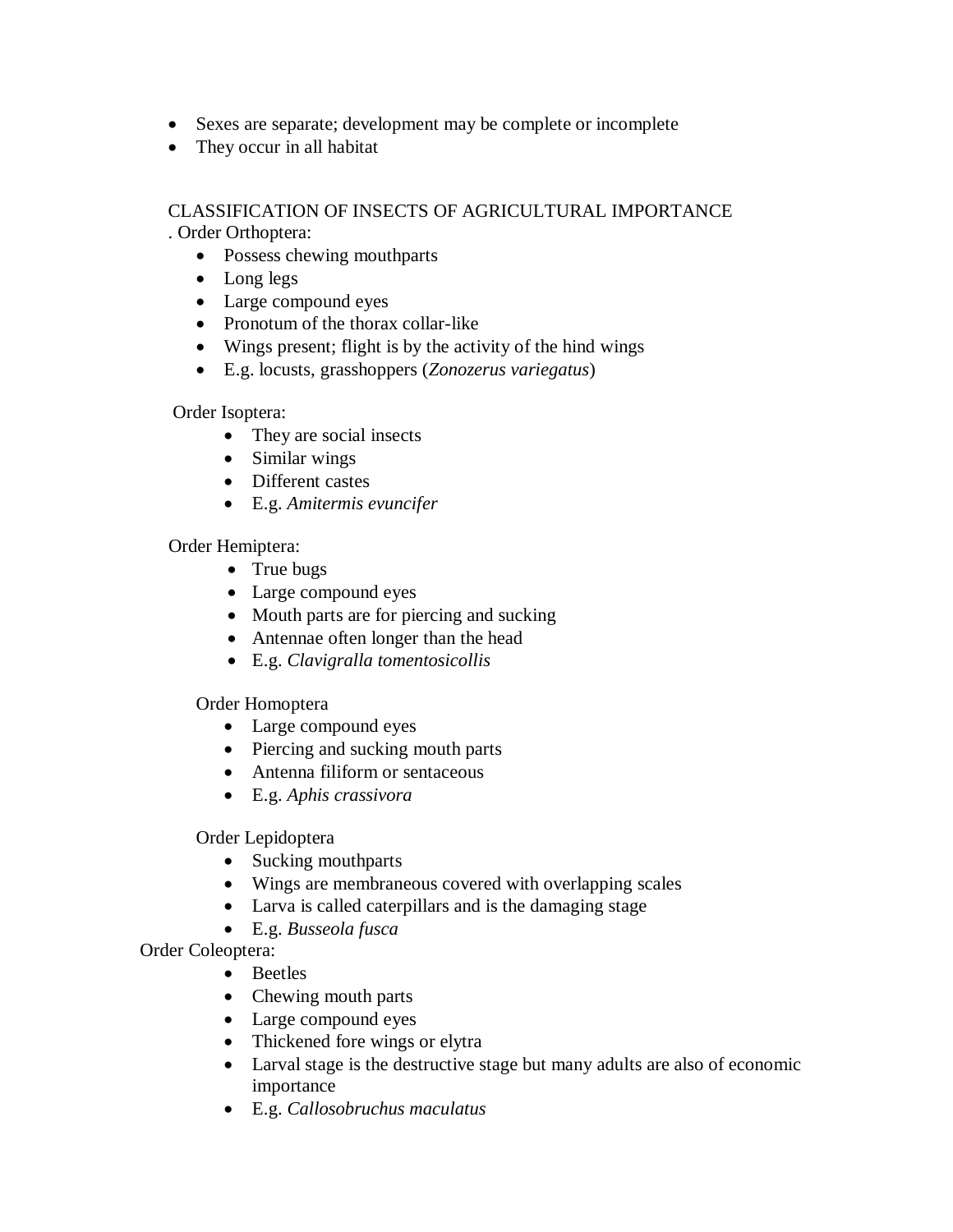### IMPORTANT PESTS OF TROPICAL CROPS

#### Cassava

Casava green spider mite *Mononychelus tanajoa* Cassava red spider mite *Oligonychelus gossypiella* Cassava mealybug *Phenacoccus manihoti* Whiteflies *Bemecia tabaci* Elegant grasshopper *Zonocerus variegatus*

# Maize

Stem borers: *Busseola fusca, Sesamia calamistis* and *Eldana sachharina. Zonocerus variegatus, Heliothis zea Sitophilus zeamais*

### Cowpea

*Ootheca mutabilis Aphis craccivora Maruca vitratta Clavigralla tomentosicollis*

# Rice

*Aspavia armigera Sesamia calamistis Chilo* spp *Diopsis thoracica*

#### Yam

*Heteroligus meles* (yam beetle) *Zonocerus variegatus*

#### Okra

*Podagrica* spp. *Sylepta derogata Aphis gossypii Disdercus superstitiosus*

### Tomato

*Bemisia tabaci Spodoptera littoralis Sylepta derogata Helicoverpa armigera*

Cocoa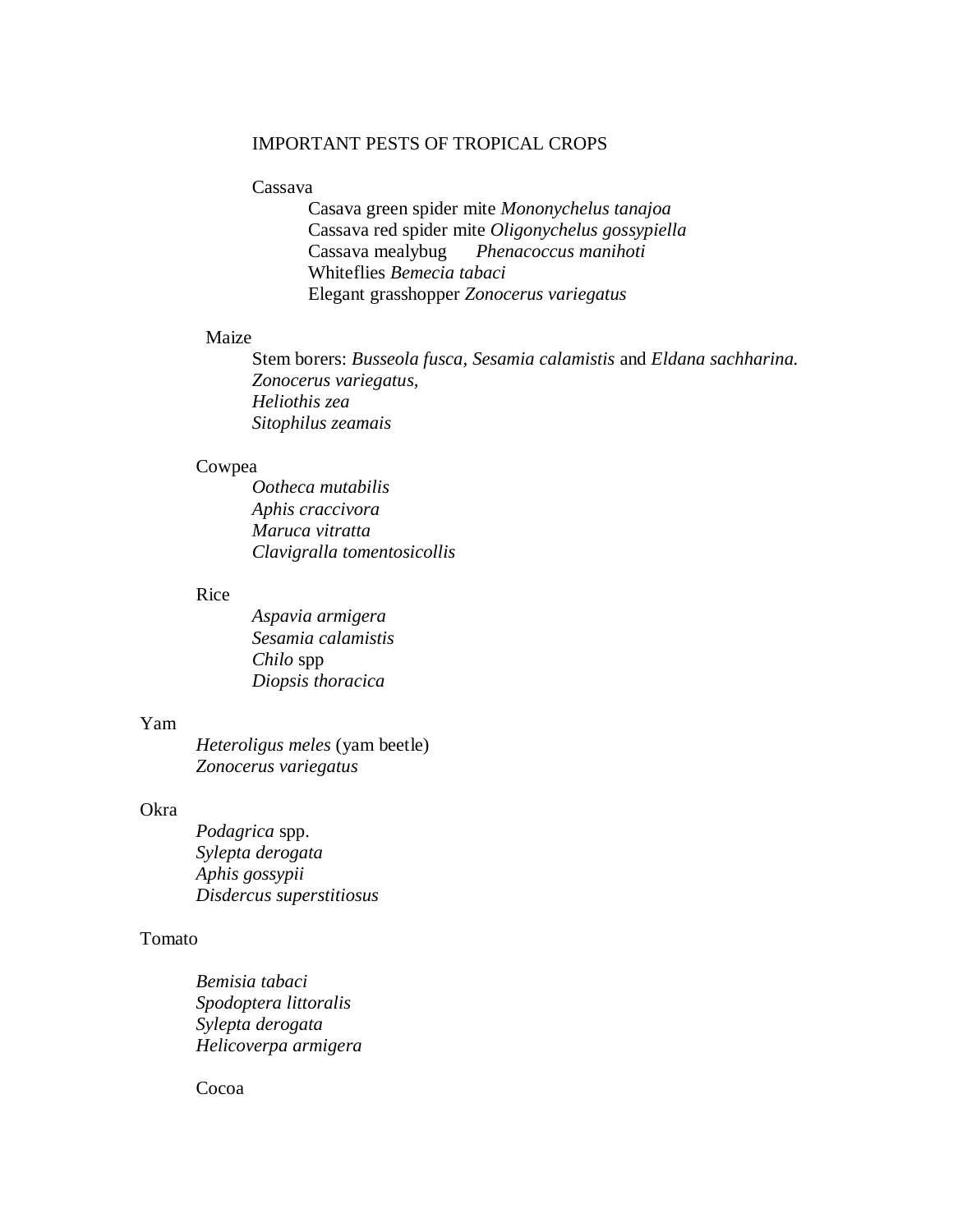*Sahlbergella singularis Distantiella theobromae Helopeltis* spp *Bathycoela thalasina*

### Citrus

*Phenacoccus citri Dacus* spp *Batrocera invadens Ceratitis capitata*

#### Cashew

*Analeptis trifasciata Helopeltis* spp

#### Kola

*Balanogastris kolae Phosphorus* spp

# METHODS OF PEST CONTROL

Cultural control: Making crop environment not conducive for insect pest establishment. It is preventive and does not decimate already existing pest population. Examples of cultural control: intercropping, crop sanitation, crop rotation, close season, manuring, early planting, early harvesting, etc.

Biological control: The use of living organism to destroy, repel, replace and exsting pest population. This method is hinged on the fact that all organisms have their natural enemies. Biological control agents include: predators (e.g. lady birds), pathogens (e.g. *Bacillus thuringiensis*), parasites (e.g. nematodes) and parasitoids (*Gyranusoides tebygi*).

Chemical control: The use of natural or syntheic compounds to kill, repel, attract or decimate pest population. There are 2 major categories of insecticides: organic (which contains carbon atoms in their molecules) and inorganic (those that do not contain carbon in their molecules).

Legislative control: This is the enactment of laws to prevent entry, spread of pests into free areas. This cannot be undertaken by individuals but by the government.

**Integrated pest management** (IPM) is an integrated approach of crop management to solve ecological problems when applied in agriculture.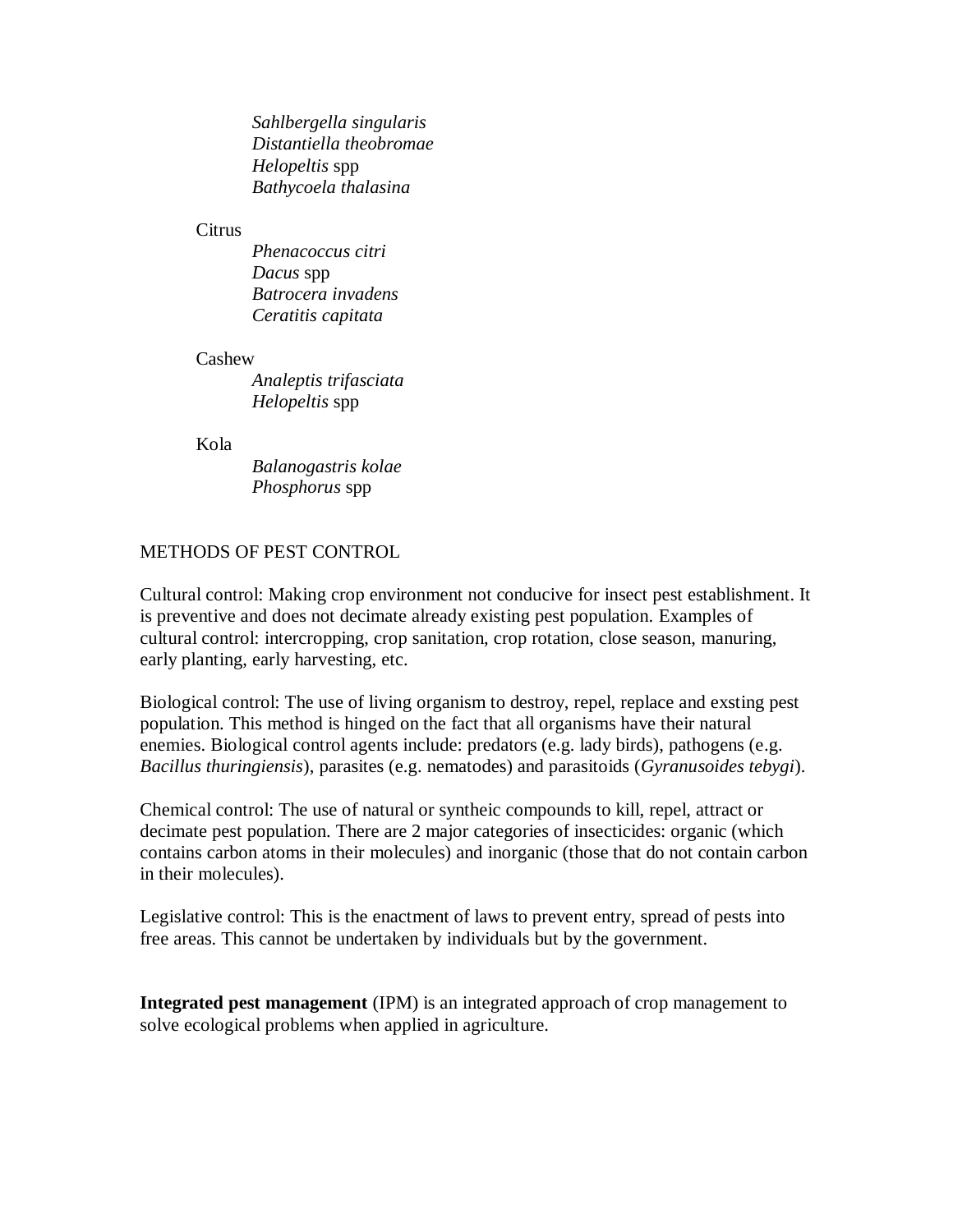These methods are performed in three stages: *prevention*, *observation*, and *intervention*. It is an ecological approach with a main goal of significantly reducing or eliminating the use of pesticides while at the same time managing pest populations at an acceptable level.

An IPM system is designed around six basic components: The US Environmental Protection Agency has a useful set of IPM principles.

- 1. **Acceptable pest levels:** The emphasis is on *control*, not *eradication*. IPM holds that wiping out an entire pest population is often impossible, and the attempt can be econmically expensive, environmentally unsafe, and frequently unachievable. IPM programmes first work to establish acceptable pest levels, called action thresholds, and apply controls if those thresholds are crossed. These thresholds are pest and site specific, meaning that it may be acceptable at one site to have a weed such as white clover, but at another site it may not be acceptable. By allowing a pest population to survive at a reasonable threshold, selection pressure is reduced. This stops the pest gaining resistance to chemicals produced by the plant or applied to the crops. If many of the pests are killed then any that have resistance to the chemical will form the genetic basis of the future, more resistant, population. By not killing all the pests there are some un-resistant pests left that will dilute any resistant genes that appear.
- 2. **Preventive cultural practices:** Selecting varieties best for local growing conditions, and maintaining healthy crops, is the first line of defense, together with plant quarantine and 'cultural techniques' such as crop sanitation (*e.g.* removal of diseased plants to prevent spread of infection).
- 3. **Monitoring:** Regular observation is the cornerstone of IPM. Observation is broken into two steps, first; inspection and second; identification. Visual inspection, insect and spore traps, and other measurement methods and monitoring tools are used to monitor pest levels. Accurate pest identification is critical to a successful IPM program. Record-keeping is essential, as is a thorough knowledge of the behavior and reproductive cycles of target pests. Since insects are cold-blooded, their physical development is dependent on the temperature of their environment. Many insects have had their development cycles modeled in terms of degree days. Monitor the degree days of an environment to determine when is the optimal time for a specific insect's outbreak.
- 4. **Mechanical controls:** Should a pest reach an unacceptable level, mechanical methods are the first options to consider. They include simple hand-picking, erecting insect barriers, using traps, vacuuming, and tillage to disrupt breeding.
- 5. **Biological controls:** Natural biological processes and materials can provide control, with minimal environmental impact, and often at low cost. The main focus here is on promoting beneficial insects that eat target pests. Biological insecticides, derived from naturally occurring microorganisms (*e.g.*: *Bt*, entomopathogenic fungi and entomopathogenic nematodes), also fit in this category.
- 6. **Responsible Pesticide Use:** Synthetic pesticides are generally only used as required and often only at specific times in a pests life cycle. Many of the newer pesticide groups are derived from plants or naturally occurring substances (*e.g.*: